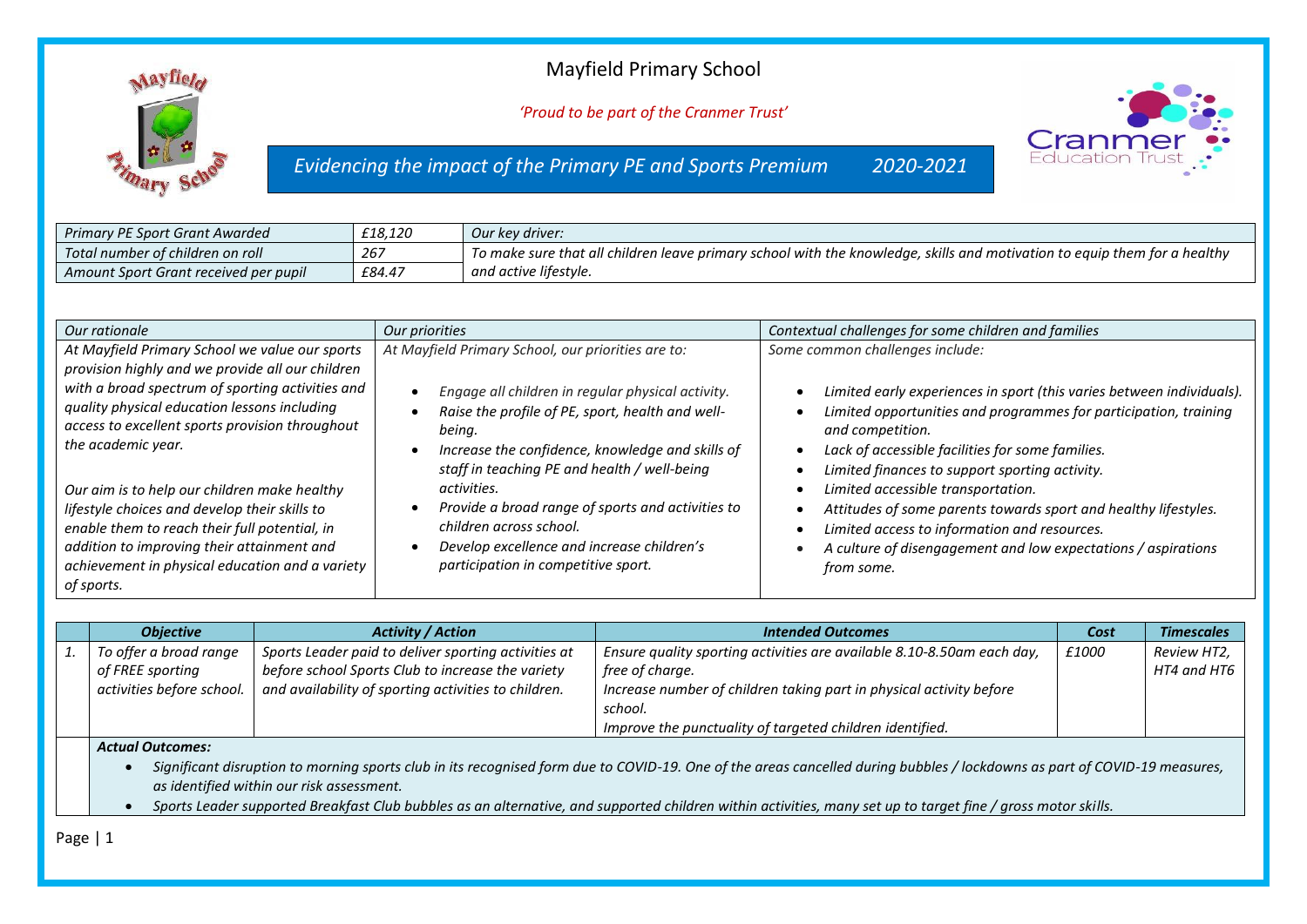|    | Re-introduction of Morning Sports Club Summer term 2021. KS2 targeted. 20 children daily. Focus: girls / PP. Mixed up-take.                                                                                                                                                                                                                                                                                                                                                                                                                                                                                                                                                                                             |                                                                                                                                                                                                                                                                                                                                 |                                                                                                                                                                                                                                                                                                                                             |       |                              |  |
|----|-------------------------------------------------------------------------------------------------------------------------------------------------------------------------------------------------------------------------------------------------------------------------------------------------------------------------------------------------------------------------------------------------------------------------------------------------------------------------------------------------------------------------------------------------------------------------------------------------------------------------------------------------------------------------------------------------------------------------|---------------------------------------------------------------------------------------------------------------------------------------------------------------------------------------------------------------------------------------------------------------------------------------------------------------------------------|---------------------------------------------------------------------------------------------------------------------------------------------------------------------------------------------------------------------------------------------------------------------------------------------------------------------------------------------|-------|------------------------------|--|
| 2. | To offer a broad range<br>of sporting activities at<br>lunch-time.                                                                                                                                                                                                                                                                                                                                                                                                                                                                                                                                                                                                                                                      | Sports Leader paid to deliver sporting activities at<br>lunch-time to increase the variety and availability<br>of sporting activities to children.                                                                                                                                                                              | Ensure quality sporting activities are available 12.15-1.15pm each day.<br>Increase number of children taking part in physical activity each day.<br>Encourage children to be more physically active.                                                                                                                                       | £4000 | Review HT2,<br>HT4 and HT6   |  |
|    | <b>Actual Outcomes:</b><br>allocated to each class.<br>$\bullet$                                                                                                                                                                                                                                                                                                                                                                                                                                                                                                                                                                                                                                                        | TAs and teachers took on an increased role at breaks / lunch with their bubble.<br>Lunch-times shortened as part of the staggering of bubbles. (40 minutes outside to 20 minutes).<br>Summer term: Increased offer of sporting activities at break and lunch facilitated by sports leader.                                      | • All children experienced a wide range of sporting activities at break and lunch, despite challenges due to COVID. This has continued with bubbles. Resources / equipment<br>Sports leader had less of an impact delivering activities. Increased role in setting up / preparing activities / sharing ideas / discussions with staff, etc. |       |                              |  |
| 3. | To improve the quality<br>of PE provision in<br>lessons.                                                                                                                                                                                                                                                                                                                                                                                                                                                                                                                                                                                                                                                                | One Sports Leader (20 hours) employed to:<br>- take PE sessions<br>- co-ordinate PE provision, timetables, monitor<br>standards in PE<br>- assess performance in PE (all year groups)<br>- planning and preparation time<br>- increase CPD for staff<br>- work alongside teachers and TAs.<br>- maintain the Gold Sports Award. | - Up skill teachers through team-teaching.<br>- Ensure high quality PE / sports activities are in place / timetabled.<br>- Improve colleagues' knowledge, skills and expertise in the delivery of<br>PE.<br>- Meet the requirements of the Gold Award once again and work<br>towards the Platinum Award.                                    | £8000 | <b>Review HT4</b><br>and HT6 |  |
|    | To ensure all classes<br>are allocated 2 hours<br>of PE and school sport<br>per week (including<br>extra-curricular<br>activities).                                                                                                                                                                                                                                                                                                                                                                                                                                                                                                                                                                                     | Clear long and medium-term plans in place.<br>PE allocated on timetables.<br>Children's participation in sport / health activities<br>tracked.<br>Attainment and progress tracked on Target Tracker<br>(school's assessment system)<br>Leadership cover                                                                         | Long and medium term plans are progressive from Nursery to Year Six.<br>School has clear understanding of participation and which children /<br>groups to target.<br>School has an accurate picture of standards in PE.                                                                                                                     | £500  |                              |  |
|    | <b>Actual Outcomes:</b><br>Significant disruption due to COVID-19 and risk assessment measures.<br>Sports leader did not deliver the majority of PE sessions to classes across the year. (Limited to specific bubbles).<br>Teachers and TAs took on an increased role.<br>Sports Leader involved in supporting staff, planning, sharing ideas / resources, improving staff subject knowledge, supporting assessment, etc.<br>Staff followed long and medium term PE plans in place. Less emphasis on Gymnastics and Dance indoors / greater emphasis on outdoor sport / activity.<br>At times, different approaches were required, i.e. to avoid the sharing of resources within a class / across bubbles.<br>$\bullet$ |                                                                                                                                                                                                                                                                                                                                 |                                                                                                                                                                                                                                                                                                                                             |       |                              |  |

• *Staff increased exercise / health opportunities within their bubble, e.g. Active 8, Doh-Disco, etc.*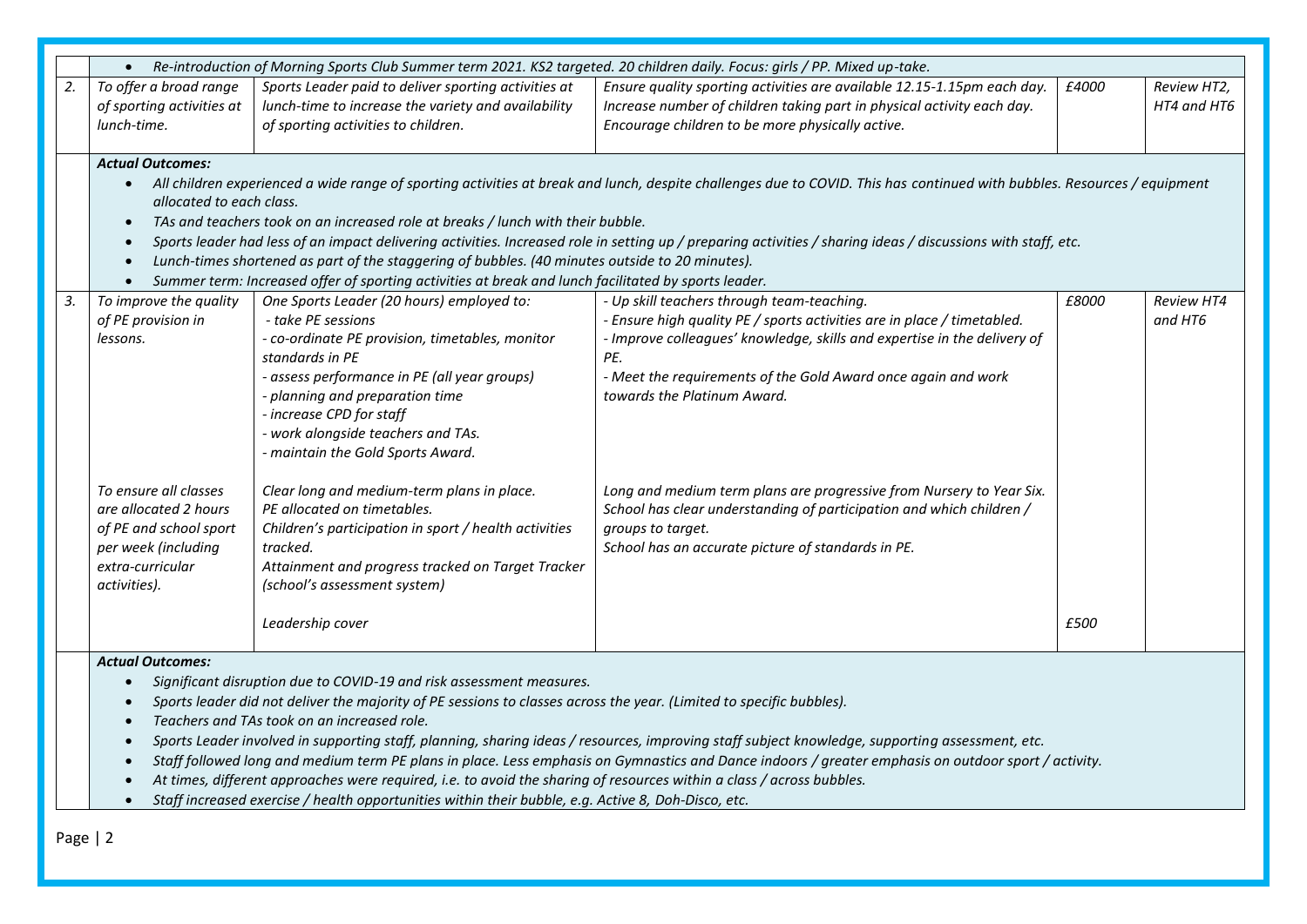|    | Summer term saw an increase in PE sessions led by our sports leader. Increased work alongside colleagues. Promoted wider PE offer. Increased focus on Gymnastics and<br>Dance, where appropriate, to increase breadth.<br>Evident many children had been extremely active throughout lockdown, etc.<br>$\bullet$<br>Evident many children had done very little exercise, physical activity, etc. |                                                                                                                                                                                                                                                                                                                                                                                                                                                                                |                                                                                                                                                                                                                                                                                   |                 |                            |  |  |
|----|--------------------------------------------------------------------------------------------------------------------------------------------------------------------------------------------------------------------------------------------------------------------------------------------------------------------------------------------------------------------------------------------------|--------------------------------------------------------------------------------------------------------------------------------------------------------------------------------------------------------------------------------------------------------------------------------------------------------------------------------------------------------------------------------------------------------------------------------------------------------------------------------|-----------------------------------------------------------------------------------------------------------------------------------------------------------------------------------------------------------------------------------------------------------------------------------|-----------------|----------------------------|--|--|
| 4. | To broaden the<br>sporting / enrichment<br>opportunities available<br>to all learners.                                                                                                                                                                                                                                                                                                           | Pay sports leader some additional hours to attend<br>tournaments, clubs and competitions, to broaden<br>sports' opportunities.<br>'Sports' Writers' after-school intervention (led by<br>PE Subject Lead, as part of Ambition School<br>Leadership programme) targeting a focussed group<br>of reluctant writers / children who wouldn't usually                                                                                                                               | Broaden children's access to sports clubs, competitions and<br>tournaments.<br>There will be an increase in the % of children meeting age-related<br>expectations in Writing.<br>There will be an increase in children's interests and aspirations, linked<br>to sport / writing. | £3000           | Review HT2,<br>H4 and HT6  |  |  |
|    |                                                                                                                                                                                                                                                                                                                                                                                                  | participate in sporting activities.<br>Purchasing of new equipment to ensure the correct<br>equipment supports high quality PE sessions /<br>extra-curricular sessions.                                                                                                                                                                                                                                                                                                        | There will be an increase in the range of high quality sports activities<br>offered.<br>More children can get involved within PE lessons to promote active<br>participation.                                                                                                      | £2000           |                            |  |  |
|    | <b>Actual Outcomes:</b><br>$\bullet$<br>$\bullet$<br>$\bullet$<br>$\bullet$<br>$\bullet$                                                                                                                                                                                                                                                                                                         | Significant disruption due to COVID-19. Specific measures within risk assessment.<br>'Sports Writer' intervention did not take place. (Reintroduce 2021-22).<br>Increased purchasing of equipment, i.e for separate bubbles to use at break, lunch and within PE sessions.<br>Significant narrowing of enrichment opportunities within Autumn 2020 / Spring 2021. Started to increase Summer 2021.<br>Broadening of opportunities / curriculum remains a priority for 2021-22. | Significant reduction in tournaments, clubs and competitions. At times in the year, there were no tournaments, clubs and competitions due to guidance.                                                                                                                            |                 |                            |  |  |
| 5. | To increase<br>participation in<br>physical activity and<br>competitive sport<br>within Oldham.                                                                                                                                                                                                                                                                                                  | Continue to access the East Oldham cluster.<br>Link with the Borough Games.<br>Pay for transport to sporting events.<br>Mayfield organised tournaments (to promote<br>community cohesion, eg: 'The Friendship Cup' and<br>Yr1/2 Multi-skills.                                                                                                                                                                                                                                  | -School accesses competitions / activities within the Oldham Cluster.<br>-School is involved with tournaments within the Borough Games.<br>-Children participate in competitions and events.<br>-Community cohesion (schools within Oldham competing together).                   | £800<br>£500(?) | Review HT2,<br>HT4 and HT6 |  |  |
|    | <b>Actual Outcomes:</b>                                                                                                                                                                                                                                                                                                                                                                          | New kits purchased for children in EYFS.                                                                                                                                                                                                                                                                                                                                                                                                                                       | -Improved pride / team spirit. Expectations raised.<br>Sports Leader maintained contact with East Oldham Cluster (e-mail / virtual), although there was significant disruption in that many planned events could not take place.                                                  | £300            |                            |  |  |

Page | 3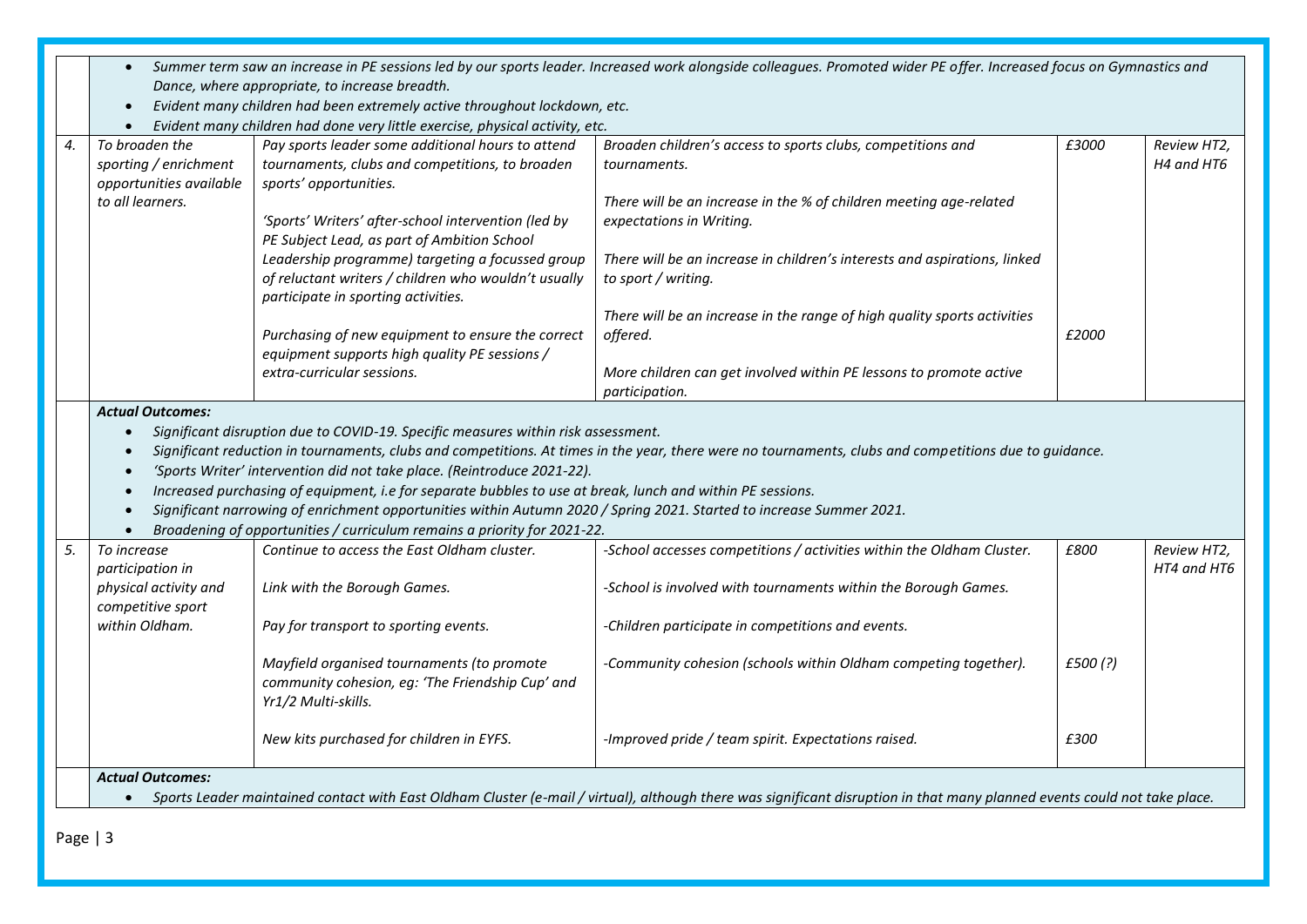- *Collaboration with a very small number of other schools was useful in terms of ideas sharing, particularly around COVID risk and measures in place.*
- *Borough games did not go ahead. Significant reduction in adults / sports leaders getting involved.*
- *Significant reduction in transport costs due to very few tournaments taking place across the year.*
- *Mayfield struggled to host events / tournaments that would have taken place.*

|    |                                                                                                                                                                                                 | $\bullet$ , independent of the contract of the contract of the contract of the contract of the contract of the contract of the contract of the contract of the contract of the contract of the contract of the contract of the con |                                                                                                                                                                              |      |              |  |  |
|----|-------------------------------------------------------------------------------------------------------------------------------------------------------------------------------------------------|------------------------------------------------------------------------------------------------------------------------------------------------------------------------------------------------------------------------------------|------------------------------------------------------------------------------------------------------------------------------------------------------------------------------|------|--------------|--|--|
| 6. | To encourage healthy                                                                                                                                                                            | A proportion of Subject Sports Leader salary                                                                                                                                                                                       | -Children learn about health, fitness and well-being in school and at                                                                                                        | £400 | Review end   |  |  |
|    | lifestyles in school and                                                                                                                                                                        | proportioned to an after-school 'Healthy Lifestyles'                                                                                                                                                                               | home.                                                                                                                                                                        |      | of each term |  |  |
|    | out of school.                                                                                                                                                                                  | club.                                                                                                                                                                                                                              | - Greater emphasis on non-competitive sport, physical activity,                                                                                                              |      |              |  |  |
|    |                                                                                                                                                                                                 |                                                                                                                                                                                                                                    | nutrition and impact on our bodies.                                                                                                                                          |      |              |  |  |
|    |                                                                                                                                                                                                 |                                                                                                                                                                                                                                    | - Sporting enrichment weeks (eg Healthy Challenge Week) promotes                                                                                                             |      |              |  |  |
|    |                                                                                                                                                                                                 |                                                                                                                                                                                                                                    | healthy lifestyle choices in school and at home.                                                                                                                             |      |              |  |  |
|    |                                                                                                                                                                                                 |                                                                                                                                                                                                                                    |                                                                                                                                                                              |      |              |  |  |
|    |                                                                                                                                                                                                 | Noticeboard created in school promoting School                                                                                                                                                                                     | Board used to share information about clubs, matches, tournaments,                                                                                                           | £100 | Half-termly  |  |  |
|    |                                                                                                                                                                                                 | Games, PE and health activities.                                                                                                                                                                                                   | results, children's specific achievements.                                                                                                                                   |      |              |  |  |
|    |                                                                                                                                                                                                 |                                                                                                                                                                                                                                    | Social media / school website used to promote healthy lifestyles in and                                                                                                      |      |              |  |  |
|    |                                                                                                                                                                                                 |                                                                                                                                                                                                                                    | out of school.                                                                                                                                                               |      |              |  |  |
|    |                                                                                                                                                                                                 |                                                                                                                                                                                                                                    | 'Live for today' board used to promote healthy lifestyles in and out of                                                                                                      |      |              |  |  |
|    |                                                                                                                                                                                                 |                                                                                                                                                                                                                                    | school.                                                                                                                                                                      |      |              |  |  |
|    | <b>Actual Outcomes:</b>                                                                                                                                                                         |                                                                                                                                                                                                                                    |                                                                                                                                                                              |      |              |  |  |
|    | $\bullet$                                                                                                                                                                                       |                                                                                                                                                                                                                                    | Healthy Lifestyle club did not take place, although Sports Leader liaised with Pastoral team / Mental Health Champions to look at ways children could continue to keep       |      |              |  |  |
|    |                                                                                                                                                                                                 | healthy within class (e.g. Active 8, Doh Disco, etc).                                                                                                                                                                              |                                                                                                                                                                              |      |              |  |  |
|    | $\bullet$                                                                                                                                                                                       |                                                                                                                                                                                                                                    | PE notice board evolved, i.e. less information / photos around school tournaments and events, and more information about role models, national events such as the Euros      |      |              |  |  |
|    |                                                                                                                                                                                                 | (football), and in-school (in bubble) successes.                                                                                                                                                                                   |                                                                                                                                                                              |      |              |  |  |
|    | Social media used to engage children and families not in school through lockdowns. (Regular active challenges set). Dialogue / engagement / discussion - sharing of videos /                    |                                                                                                                                                                                                                                    |                                                                                                                                                                              |      |              |  |  |
|    | challenges, achievements, etc).                                                                                                                                                                 |                                                                                                                                                                                                                                    |                                                                                                                                                                              |      |              |  |  |
| 7. | To evaluate the PE                                                                                                                                                                              | PE Subject Lead time to review / evaluate                                                                                                                                                                                          | -Pupils experience a broader range of activities during curriculum time.                                                                                                     | £200 | End of HT4   |  |  |
|    | curriculum in school.                                                                                                                                                                           | curriculum and make changes to Long and                                                                                                                                                                                            | -The curriculum is engaging and challenging and develops the                                                                                                                 |      |              |  |  |
|    |                                                                                                                                                                                                 | Medium-term plans.                                                                                                                                                                                                                 | necessary skills and knowledge for children across the school.                                                                                                               |      |              |  |  |
|    |                                                                                                                                                                                                 |                                                                                                                                                                                                                                    |                                                                                                                                                                              |      |              |  |  |
|    | <b>Actual Outcomes:</b><br>Significant work undertaken by the Curriculum Lead, PE lead and Sports Leader to evaluate the PE curriculum in light of Ofsted changes and to ensure Long and Medium |                                                                                                                                                                                                                                    |                                                                                                                                                                              |      |              |  |  |
|    | $\bullet$                                                                                                                                                                                       |                                                                                                                                                                                                                                    |                                                                                                                                                                              |      |              |  |  |
|    |                                                                                                                                                                                                 |                                                                                                                                                                                                                                    | term plans are progressive, with progressive key knowledge and skills, clear intent statement and implementation strategy. This will work continue 2021-22.                  |      |              |  |  |
|    | $\bullet$                                                                                                                                                                                       |                                                                                                                                                                                                                                    | High-quality experiences / opportunities are built into the PE curriculum. 2021-22 will be less on curriculum intent / design and more about the effective implementation of |      |              |  |  |
|    | plans.                                                                                                                                                                                          |                                                                                                                                                                                                                                    |                                                                                                                                                                              |      |              |  |  |
| 8. | To continue                                                                                                                                                                                     | Specific support / training for teaching assistants                                                                                                                                                                                | Lunch-times timetabled / range of activities offered.                                                                                                                        | £500 | Termly       |  |  |
|    | professional                                                                                                                                                                                    | and lunch-time supervisors, to support lessons,                                                                                                                                                                                    | TAs timetabled to support PE lessons.                                                                                                                                        |      | review       |  |  |
|    | development for staff.                                                                                                                                                                          | lunch-time, after-school clubs, etc, to ensure                                                                                                                                                                                     | TAs lead before and after-school health and well-being clubs                                                                                                                 |      |              |  |  |
|    |                                                                                                                                                                                                 | sustainability.                                                                                                                                                                                                                    | throughout the year.                                                                                                                                                         |      |              |  |  |
|    |                                                                                                                                                                                                 |                                                                                                                                                                                                                                    | PE lead / Sports lead support CPD. Staff attend training.                                                                                                                    |      |              |  |  |
|    |                                                                                                                                                                                                 |                                                                                                                                                                                                                                    |                                                                                                                                                                              |      |              |  |  |
|    |                                                                                                                                                                                                 |                                                                                                                                                                                                                                    | School has sufficient numbers of staff first aid trained.                                                                                                                    | £200 | Annual       |  |  |

Page | 4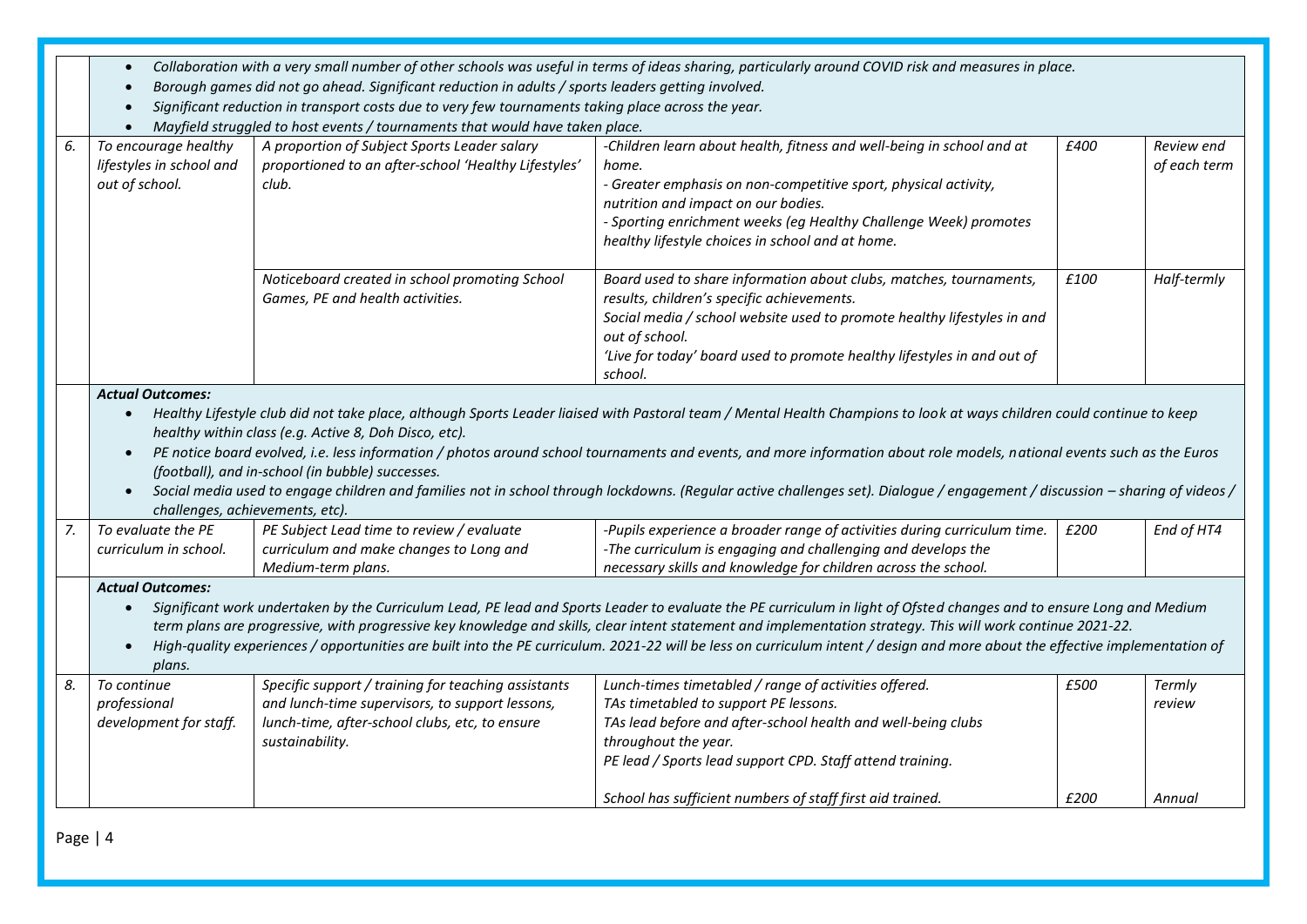|    | First Aid Training for<br>staff<br><b>Reach and Rescue</b><br><b>Training (Swimming)</b>                                                                                                                                                                                               | Relevant staff complete First Aid / Paediatric First<br>Aid training, in order to accompany children to<br>sporting activities and events.<br>Identified staff attend relevant training, when<br>required.                                                                                                                                   | School is able to attend at least two trained staff members to each<br>swimming session.                                                                                                                                                                                                                                                               | £100         | Termly        |  |
|----|----------------------------------------------------------------------------------------------------------------------------------------------------------------------------------------------------------------------------------------------------------------------------------------|----------------------------------------------------------------------------------------------------------------------------------------------------------------------------------------------------------------------------------------------------------------------------------------------------------------------------------------------|--------------------------------------------------------------------------------------------------------------------------------------------------------------------------------------------------------------------------------------------------------------------------------------------------------------------------------------------------------|--------------|---------------|--|
|    | <b>Actual Outcomes:</b><br>$\bullet$<br>$\bullet$<br>training resumed.                                                                                                                                                                                                                 | Significant disruption to face-to-face sessions due to COVID-19.<br>high quality as they can be, in response to the COVID measures / limitations in place at times.<br>Staff empowered to deliver quality lessons themselves on a weekly basis. Continue 2021-22.<br>16 TAs / support staff completed Paediatric First Aid during lockdowns. | PE lead / sports lead have provided support for teachers, TAs, midday supervisors, etc, in other ways, to ensure breaks, lunches and PE sessions delivered in bubbles are as<br>Reach and Rescue Swimming training halted. Swimming disrupted for large parts of the year. School has staff trained. Additional staff trained in Reach and Rescue when |              |               |  |
| 9. | To maintain links with<br><b>Oldham Sports</b><br>Partnership.                                                                                                                                                                                                                         | PE Lead / Sports lead to share programme of<br>activities and events with wider staff team.<br>Relevant CPD attended throughout the year, as<br>appropriate.                                                                                                                                                                                 | Increased pupil participation in events (children across different age<br>groups and vulnerable or target groups)                                                                                                                                                                                                                                      | £300<br>£500 | <b>Termly</b> |  |
|    | <b>Actual Outcomes:</b><br>Significant disruption to CPD.                                                                                                                                                                                                                              | Significant disruption to Oldham Sports Partnership.                                                                                                                                                                                                                                                                                         |                                                                                                                                                                                                                                                                                                                                                        |              |               |  |
| 10 | To work collaboratively<br>with schools in the East<br>Oldham cluster.                                                                                                                                                                                                                 | Sports lead (and PE lead where appropriate) attend<br>/ host collaborative cluster meetings.                                                                                                                                                                                                                                                 | Mayfield staff continue to play a key role in driving PE / sport activity<br>forward with local schools.<br>Mayfield children access several local sporting events.<br>Mayfield hosts several sporting events with local schools.                                                                                                                      | £300 (?)     | <b>Termly</b> |  |
|    | <b>Actual Outcomes:</b><br>Significant disruption to East Oldham Collaborative meetings. Very few face-to-face events and little uptake on virtual meetings / e-mails.<br>$\bullet$<br>Mayfield Sports Lead actively tried to maintain links where possible.#<br>Key priority 2020-21. |                                                                                                                                                                                                                                                                                                                                              |                                                                                                                                                                                                                                                                                                                                                        |              |               |  |
| 11 | To train up new young<br>sports leaders.                                                                                                                                                                                                                                               | Additional hours provided to sports leader to<br>attend training with target children.                                                                                                                                                                                                                                                       | Children develop skills to lead sports activities and promote sport /<br>healthy lifestyles within school.                                                                                                                                                                                                                                             | £100         | End of HT5    |  |
|    | <b>Actual Outcomes:</b><br>Significant disruption for large parts of the year due to COVID.<br>$\bullet$<br>Sports leader trained children within his bubble.<br>Sports Leaders trained Summer 2021 when measures changed. Priority 2021-22.<br>$\bullet$                              |                                                                                                                                                                                                                                                                                                                                              |                                                                                                                                                                                                                                                                                                                                                        |              |               |  |